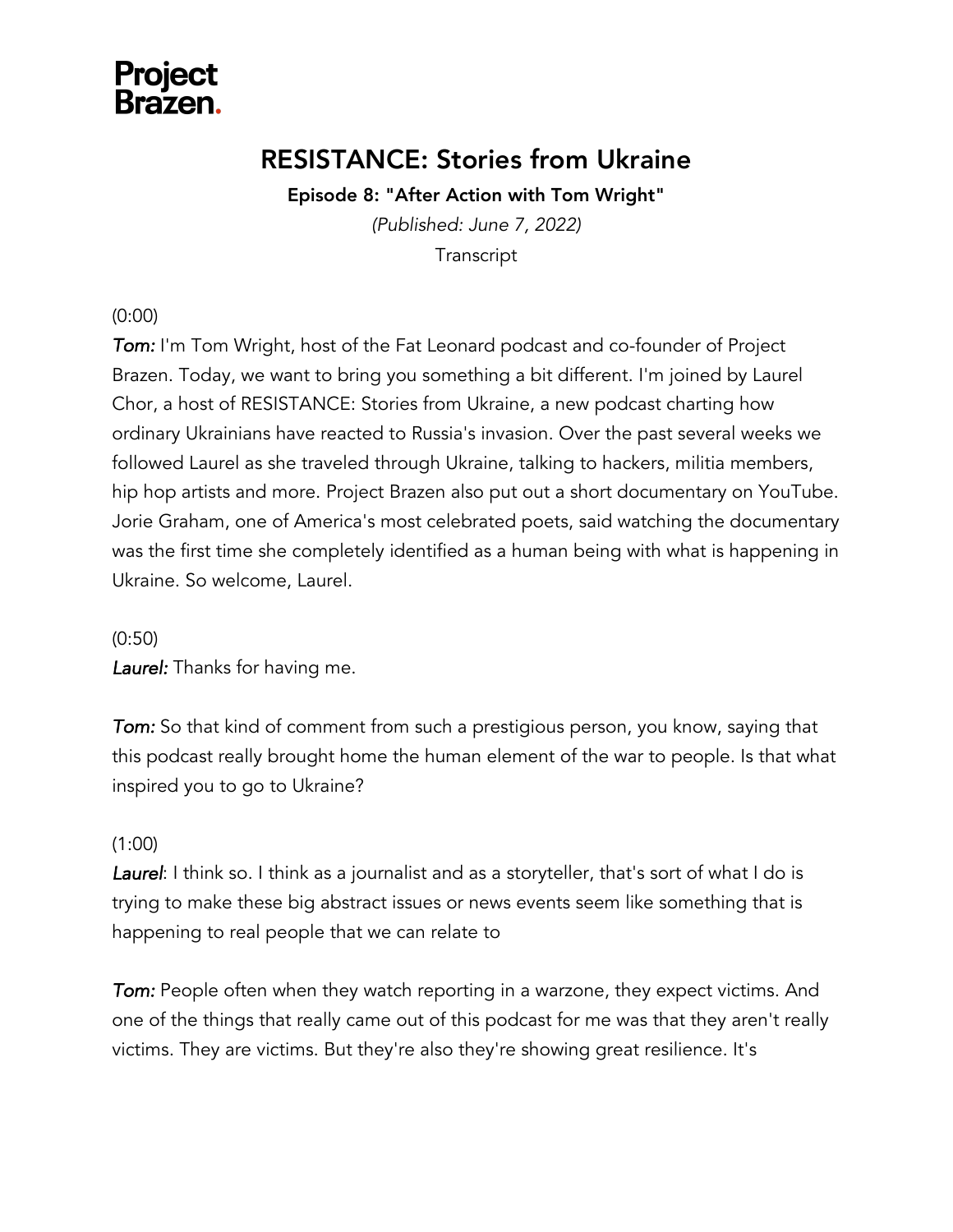resistance. That's why we called it that. So tell us a bit about how that surprised you, the kind of people you met and how they're dealing with war.

#### (1:40)

*Laurel:* Yeah. I mean, I think a lot of people when I came back, they asked me how it was. And of course, it's hard to encapsulate the whole experience in a few sentences. But, you know, overall, despite all the terrible things that we saw and all the terrible things that the people we met went through, it was still a positive experience for me because the people we met were just so incredible. I mean, it's probably the first time I've been to in an environment where everyone was working together towards the same thing that they felt like was bigger than themselves. There's a real sense of solidarity, a real sense of selflessness, of dedicating yourself to a cause that they felt like was bigger than themselves, you know, towards these values and towards the greater community. So it was really amazing to meet all these Ukrainians, you know, whether it was a grandmother who had survived Russian occupation by working with her neighbors and they had made holes in their fences so that they could travel between houses without going in the street where, you know, Russian soldiers were roaming or, you know, if it was teenage hackers who were resisting in their own questionable ways, that, you know, I don't know if it was really effective, to for example, threaten Russians with sending their private pictures to their whole contact list. But it was their form of resistance. So, I mean, it was just so inspiring and really just I felt so much awe being there.

#### (3:10)

*Tom:* There obviously is huge sorrow and personal trauma. We don't want to diminish that. Right. Like, you know, there are people living in basements. As you know, we've seen whole buildings with children in them get flattened and thousands of deaths. And so I want to preface what I'm about to say with that. But, you know, people after the after the blitz in London, in the Second World War, you know, people missed the camaraderie when the Second World War was over. It seems like what you what you witnessed there was something palpable, almost, of a community that's really coming together to create a name which, you know, in modern world doesn't really happen very often.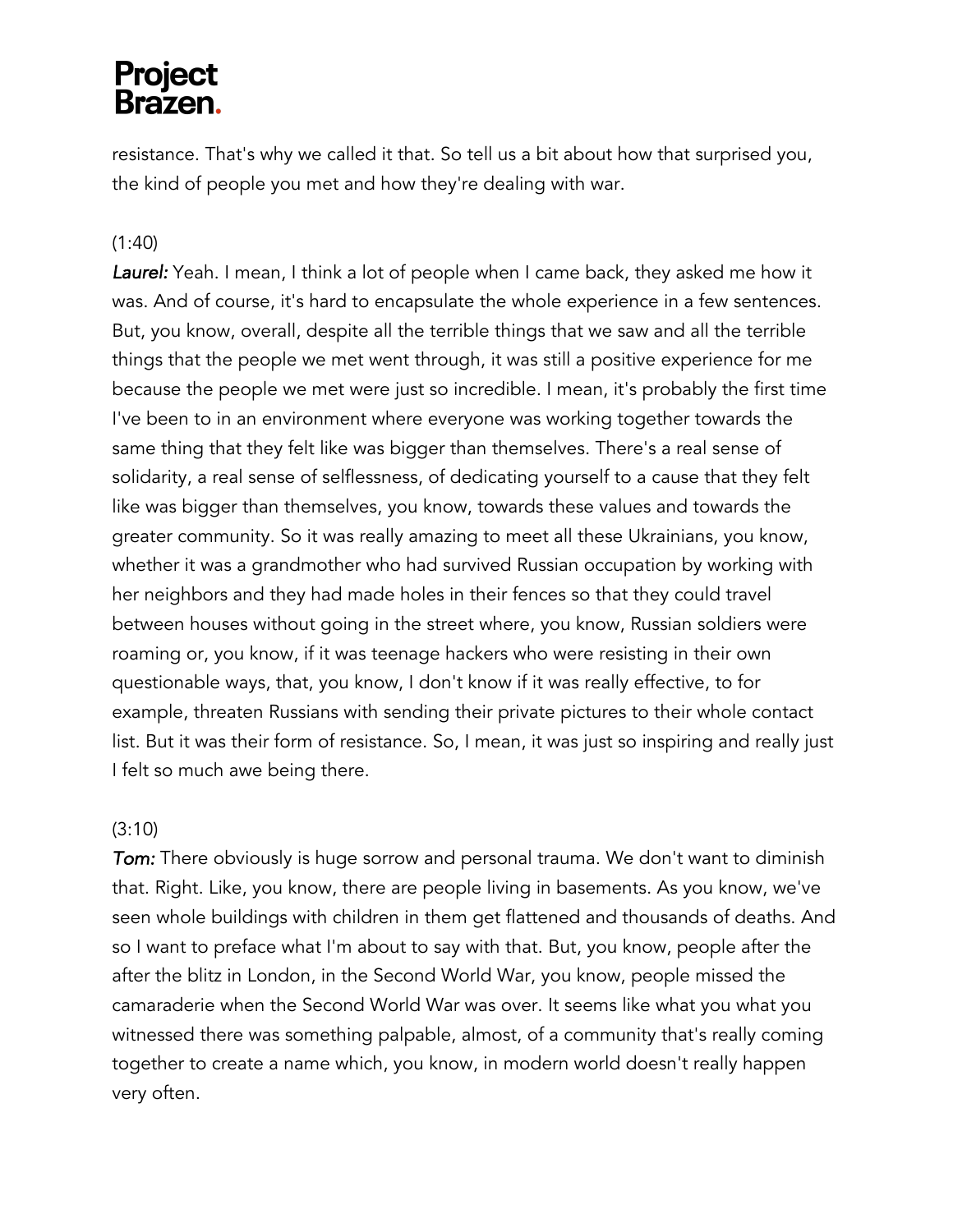#### (3:45)

*Laurel*: Exactly. I mean, it made me think if this is what people are capable of, if this is what humanity is able to do when it really comes together for something they really believe in, in the face of this threat, then who knows what we're capable of? Everyone was so warm, so welcoming, so open. There is a sense that if you're in their country, then they were happy for you to be there. And they were glad that you were sort of there to see what it was like to live in Ukraine and this war. And people really came together. You know, things happened so quickly. Connections happened so quickly. Everyone's willing to help. So, yeah, it really was remarkable. And I think the last time I had really witnessed that myself was during the Hong Kong protests, when you saw this mass of people working together for the same thing.

#### (4:35)

*Tom:* So you see some comparisons in that community spirit with the Hong Kong protests against some of the rules that China has put in place there.

Laurel: I do actually, you know, for myself, being from Hong Kong, I had an interest in Ukraine because during the 2019, 2020 protests in Hong Kong, a lot of the protesters drew inspiration from the Maidan revolution in Ukraine. The documentary "Winter on Fire" was very influential. People in Hong Kong were actively trying to learn from the tactics of the Ukrainian protesters in the Ukrainian revolution. So there had always been a sort of kinship between the Hong Kong protesters and the Ukrainians, whether or not the Ukrainians were aware of it. And being in Ukraine, I think there was some recognition from Ukrainians that I was from Hong Kong, there was some sort of understanding that I came from somewhere that had gone through a struggle against authoritarianism as well. So for sure, I saw a lot of parallels, a lot of the same digital tactics, a lot of the same grassroots tactics, the way they used humor and the Internet also reminded me of each other. So for me, it was it was a really interesting experience in that sense.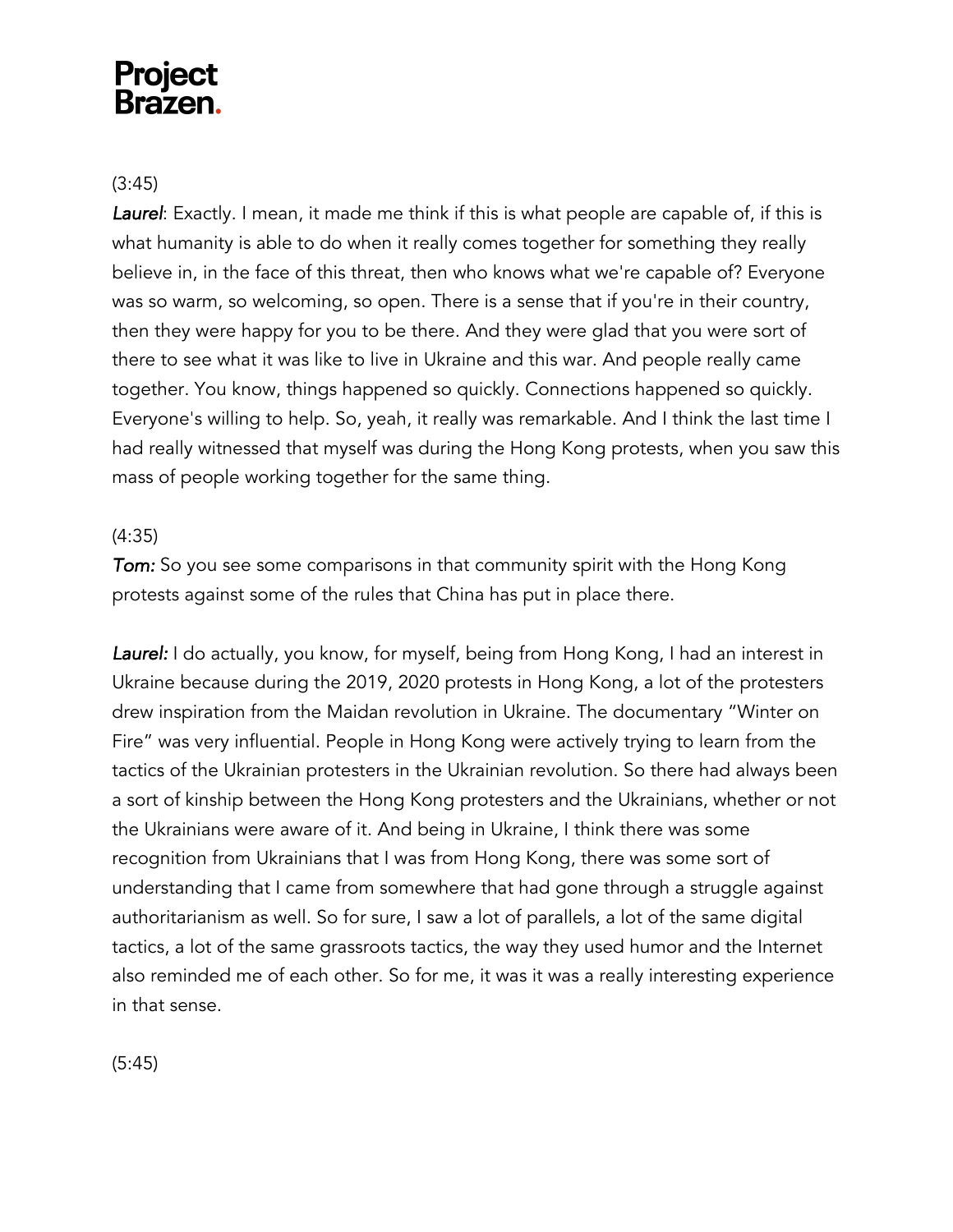*Tom:* And I guess one difference between the two experiences is Ukraine have been successful in pushing Russians back, whereas obviously your home place, Hong Kong has had to settle for a failure.

*Laurel*: Yeah, there's definitely one big difference, although, you know, in Ukraine remains to be seen. And of course, it's an entirely different situation in that Ukraine is facing a physical invasion of their own sovereign nation by another country. And it's extremely violent and it's war. And whereas in Hong Kong, the decline of the institutions in Hong Kong is much more abstract and in many ways not visible. So that's also a big difference.

#### (6:25)

*Tom:* So people have got to know you through this podcast. So let's talk a bit more about you. I know, I know as a great journalist you don't like to do that, but people will probably be interested to find out your background. You're an international rugby player for Hong Kong. You're a photojournalist, a Nat-Geo explorer. You are currently studying for a masters in biodiversity, at the University of Oxford, and you're a freelance journalist and an award winning journalist. What made you want to go to Ukraine and how did this project come about?

#### (6:55)

Laurel: I think being in the UK, it was something that was happening relatively close and it felt like something historic. And, I was talking to some friends and colleagues, and we realized we all sort of felt like this was something really important happening that wasn't that far away. And we had a set of skills and experiences that would allow us to hopefully contribute as journalists, as storytellers there. I was talking to my colleague Arman Dzidzovic, I'd worked with him before when we were both at VICE and he's Bosnian himself, he as a six year old, he was a refugee from Bosnia and was forced to hop around countries before he eventually settled in in the US. So I think for him it also felt relatively personal and yeah, we went there and while we were there, Bradley reached out, saw that we were in Ukraine and asked if we'd be willing to just record some things to maybe make a podcast episode. And then it turns out there was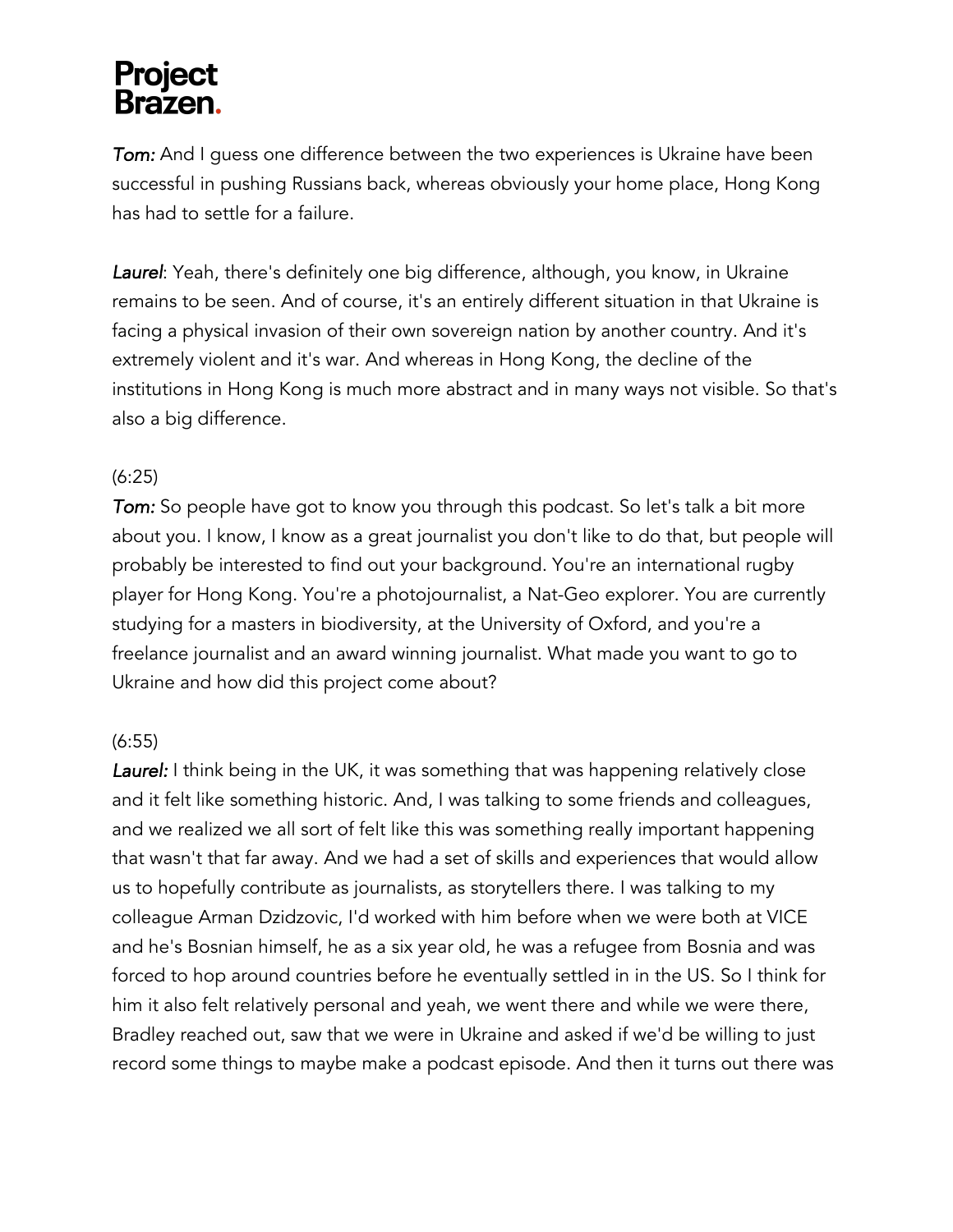just such incredible material to be gathered in Ukraine that this whole project came out of it.

(8:05)

*Tom:* And had you been to Ukraine, for starters?

*Laurel*: I hadn't. It was my first time.

*Tom:* So how do you go about a foreign journalist? Don't speak the language, has never been there. How does one go about creating a podcast like this, getting the information that you need and finding out what's going on?

#### (8:20)

Laurel: We were definitely very conscious of the fact that we didn't have a background in this area. We didn't know the language. So we sort of went in very gingerly, if you will. We, you know, tried to reach out to as many people as possible while being aware that, of course, they're in the middle of a war. And we didn't want to be a burden. But, you know, all it took was a few connections, friends of friends. And they were so incredibly helpful and welcoming and they were really eager to have people in Ukraine telling their story. But one connection led to the next. And we were super lucky to meet Andryi Kalashnikov, who ended up as our local producer. He's a mountain guide. Normally he lives in the Carpathian Mountains with his wife, and they run wellness retreats and they pick wild herbs and sell them. So it's not usually what he does, but he was just perfect, he had the perfect van that he uses to guide tourists around. He spoke great English. He had this natural curiosity. I mean, he really wasn't a natural journalist. So between him, Arman and myself, we just became a really solid team. And Andryi was just as eager as us to find these stories, to tell them. And we just worked as a team of over several weeks, just meeting people, asking them if they were willing to let us tag along or meeting them in the field and asking them if we could record their story. And people were always so open and so welcoming, despite often, you know, we were meeting them at some of the worst moments of their lives. So I will always be really grateful for that.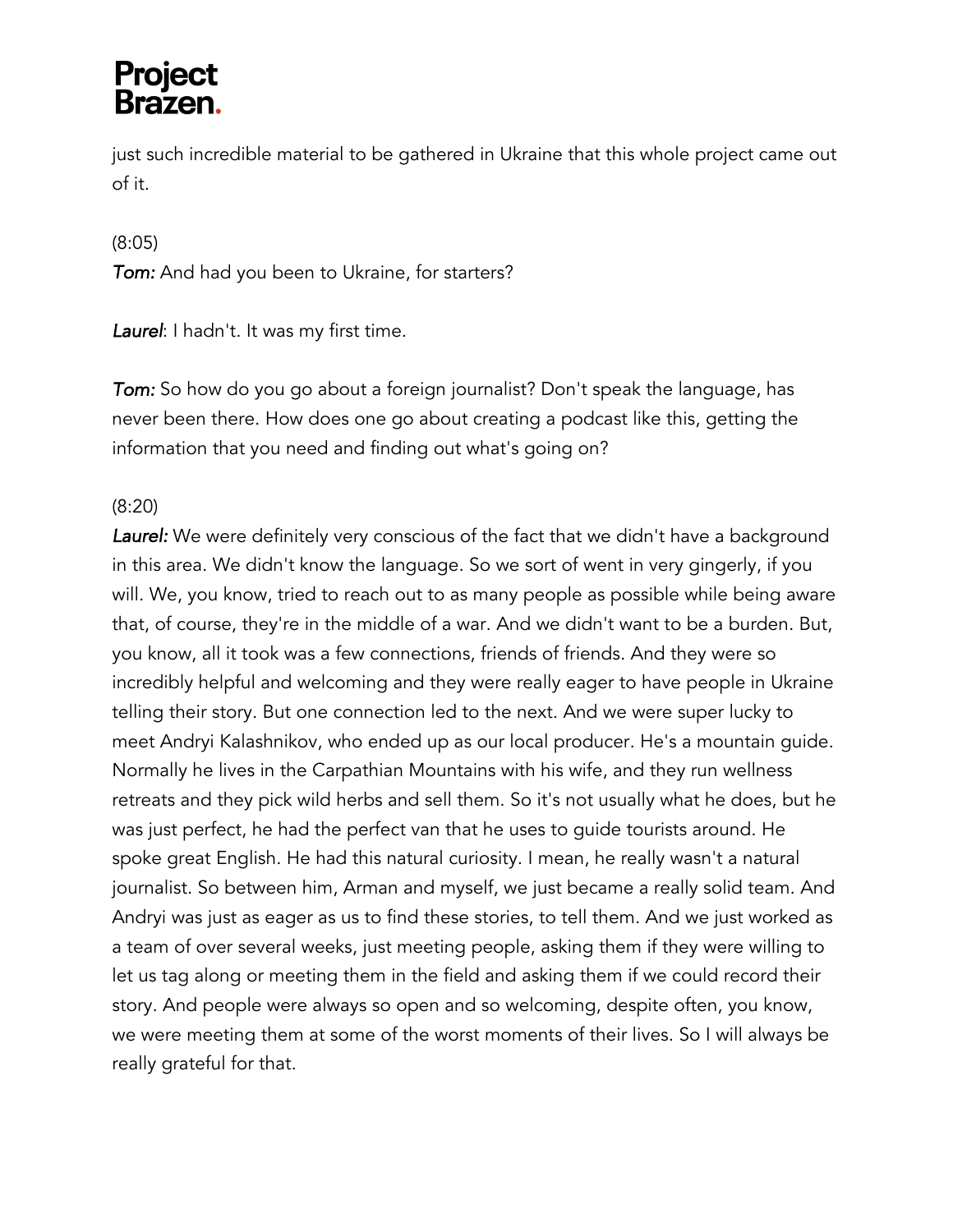### **Project** Brazen.

#### (10:05)

*Tom:* There's a very powerful moment in the short documentary that you produced that's on YouTube, and it has got a lot of views now where you are traveling outside of of Kyiv and you meet a family that are shell shocked and so obviously shell shocked in the video. You know, they're trying to get a lift back to their home, which they haven't been back. They don't know who's alive or who's dead. And you take them in. And I wanted to ask you, how do you balance in your job reporting on a war, the sensitivity you need to have with people who are going through something like that, but you're sort of inner drive to tell that story because I guess you want to get that out to the world? And do you find that those people also want to get it out to the world?

#### (10:50)

Laurel: I think, you know, as a journalist, your first priority is to always make sure that your subjects are okay and that you're not causing more harm than good and that they're comfortable. And I think what was so remarkable about this couple that we met and honestly most Ukrainians, was that it was so natural for them to tell their story, to have foreigners or outsiders there witnessing what they had gone through. I don't know if I've ever encountered that before, where people were so naturally telling their story, so naturally having cameras and microphones in their faces. And I think, unfortunately, in a lot of, you know, crises that I've covered, there are sometimes a sense of shame amongst victims of any sort of crisis, whether it's a war or a natural disaster, which of course as an outsider, I don't think they need to feel shame. But in this case, I felt like the Ukrainians had no shame. They wanted the world to know the injustice that had been done against them. And they're so proud. And I think in that video, there's just small moments where you can really see that come through. You know, part of that is maybe Ukrainian or Eastern European, stoic-ness. But, you know, when the husband tells his poor wife, who's crying as she looks out the window of the car, you know, tells her to keep it together or, you know, when he himself is tearing up and trying to hold it together, but also, you know, thinks to tell us, like, if you want to pass by, you know, the graves of our friends who were buried while we were gone, you know, if you're interested in seeing that, we can pass that. So just this incredible courage and openness and this real sense that they want their story to be told.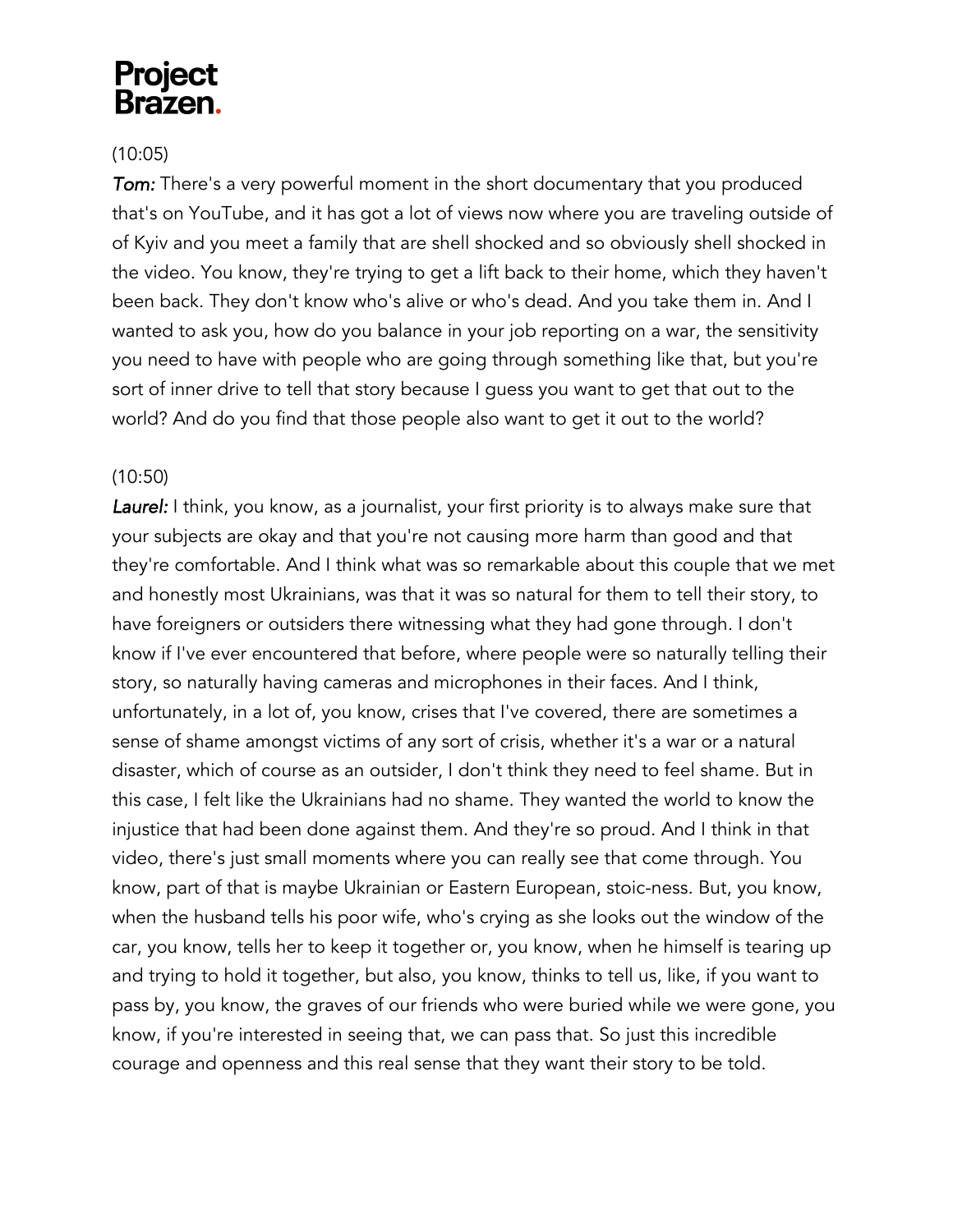### **Project** Brazen.

#### (12:40)

*Tom:* What he tells her, to keep it together. But in his own eyes, you can see the deep, deep shock that he's feeling. And it's a very powerful moment. If you haven't if you haven't watched the video, go to YouTube and you can find it there under Resistance Project Brazen. You know, I've been a journalist for many years and many people we know photographers, we know that they put themselves in the harshest conditions because you have to get up close to take those photos. And I know you were on assignment as well while you're out there taking photos. Tell us a little bit about how photographers stay safe and how in general reporters stay safe in a war zone.

#### (13:15)

Laurel: The war has been particularly deadly for journalists. Sadly, many journalists have lost their lives in Ukraine. A French journalist was just killed a couple of days ago. And two friends of mine who are actually also from Hong Kong were targeted with by Russian artillery also a couple of days ago. And they're still recovering from that. I mean, it's been an exceptionally dangerous war. To be honest, we didn't go that close to the front line. This war hasn't frankly been particularly open to journalists on the front lines. Ukraine has been quite tight in terms of information coming on the frontline and who gets access to the front lines. So while we've been close, you know, we were in Kyiv when it was surrounded and we were in Kharkiv, when it was still being shelled. And in those situations, I mean, certainly there's an element of luck. You hope that you just don't get shelled. But at the same time, there are certain areas that are more targeted than others. When you do go to those areas, for example, in Kharkiv, we went to Saltivka and we followed an evacuation of a woman who was disabled. And it's the most shelled neighborhood of Kharkiv. And Kharkiv was one of the most shelled cities. So, I mean, all you can really do in that situation besides wear your protective equipment is to just not stay a very long time. And I think while you know you're putting yourself at risk, you also know that you're only there for a few hours, a few days versus people who live there and have lived there throughout the entire war. And when you see the kind of courage and risks they're facing, it kind of puts your own into perspective. So, yeah, you just have to be smart and be very aware and keep track of what's happening. And thankfully, Ukraine is such a high tech war in that it's very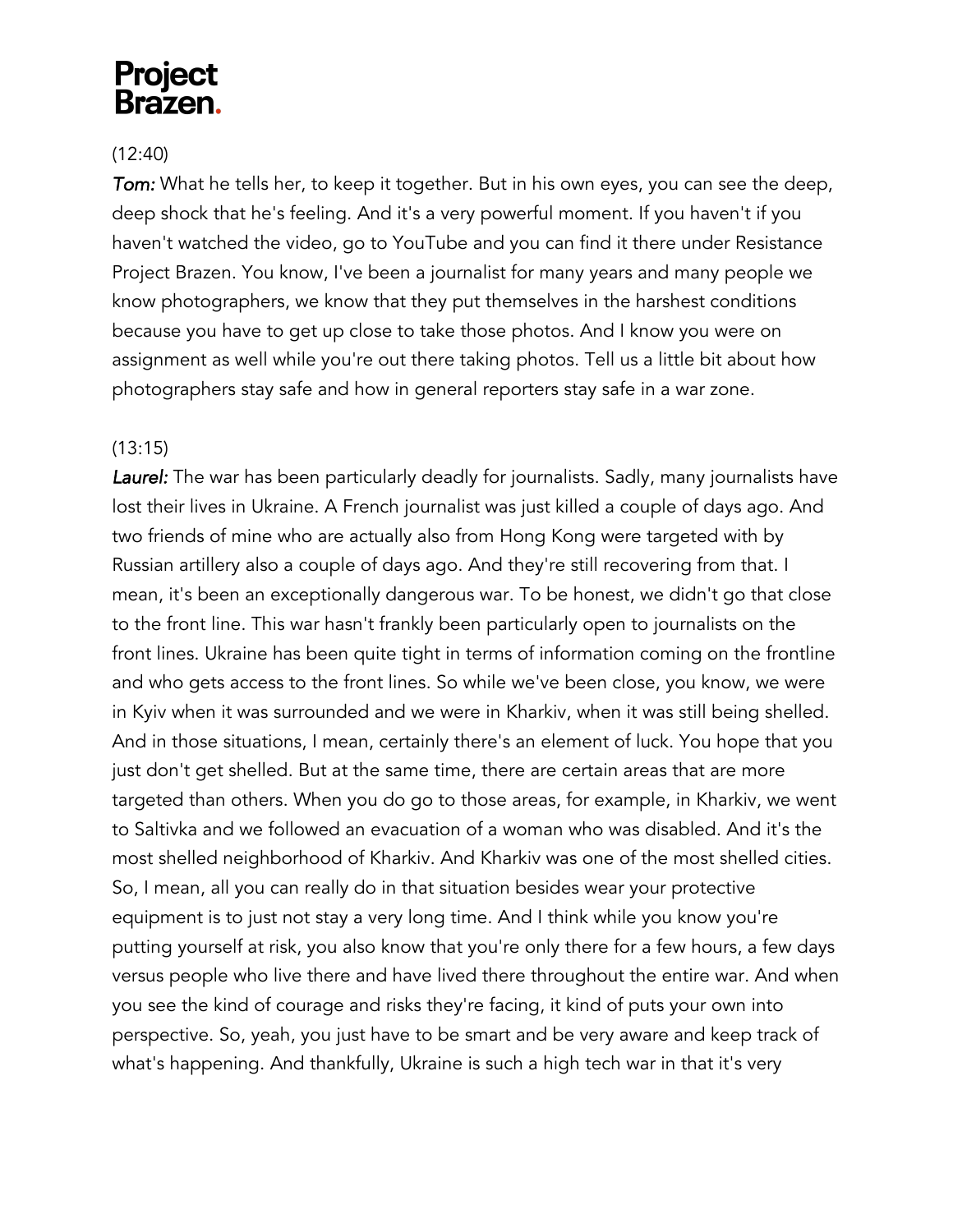digital, very plugged in, and there's so much information that's being broadcast in real time. So you can stay up to date pretty well.

#### (15:10)

Tom: I hate to say it, I feel like the world's attention is drifting away from Ukraine a little bit. This is the nature of media, especially in 2022. Things just move so fast. There's always a new attention. Having been there yourself, how does that make you feel? How has it made you change your view of the world and how do you feel now looking back on what happened?

#### (15:30)

*Laurel:* Yeah. I can definitely sense that attention shifting, I think. I mean, to be honest, I think for the first month of the conflict, Ukraine had sort of unprecedented attention and solidarity from the rest of the world. So there was a lot of talk at the beginning of of, you know, whether Ukraine was getting disproportionate attention compared to other world crises. And that's always going to be a debate in the media and in news coverage. But, yeah, right now, as you feel the tension sort of waning, I think it is frustrating. I mean I think what's cool is you do still see Ukrainian flags everywhere. You know, I've been traveling and you see them in almost any country, at least in in Europe or North America, people are still posting up flags that you don't necessarily see with other crises. But yeah, I think it was inevitable. I think Ukrainians knew this was going to happen, and I think that's partially why they were so open about sharing early on. I think they knew that they wanted to get the attention while they could still get it. I think there is the question now is Russia going to get away with this? If there isn't enough attention, then they might just get away with it. And that that's scary. And for me as a journalist, I think now that I'm not in Ukraine, all I can really do is keep trying to get people to watch what we made or listen to the podcast. And I am planning on going back, so we'll see.

#### (17:00)

*Tom*: So we'll look out for more bonus episodes from you. Congratulations on a wonderful podcast and a wonderful job.